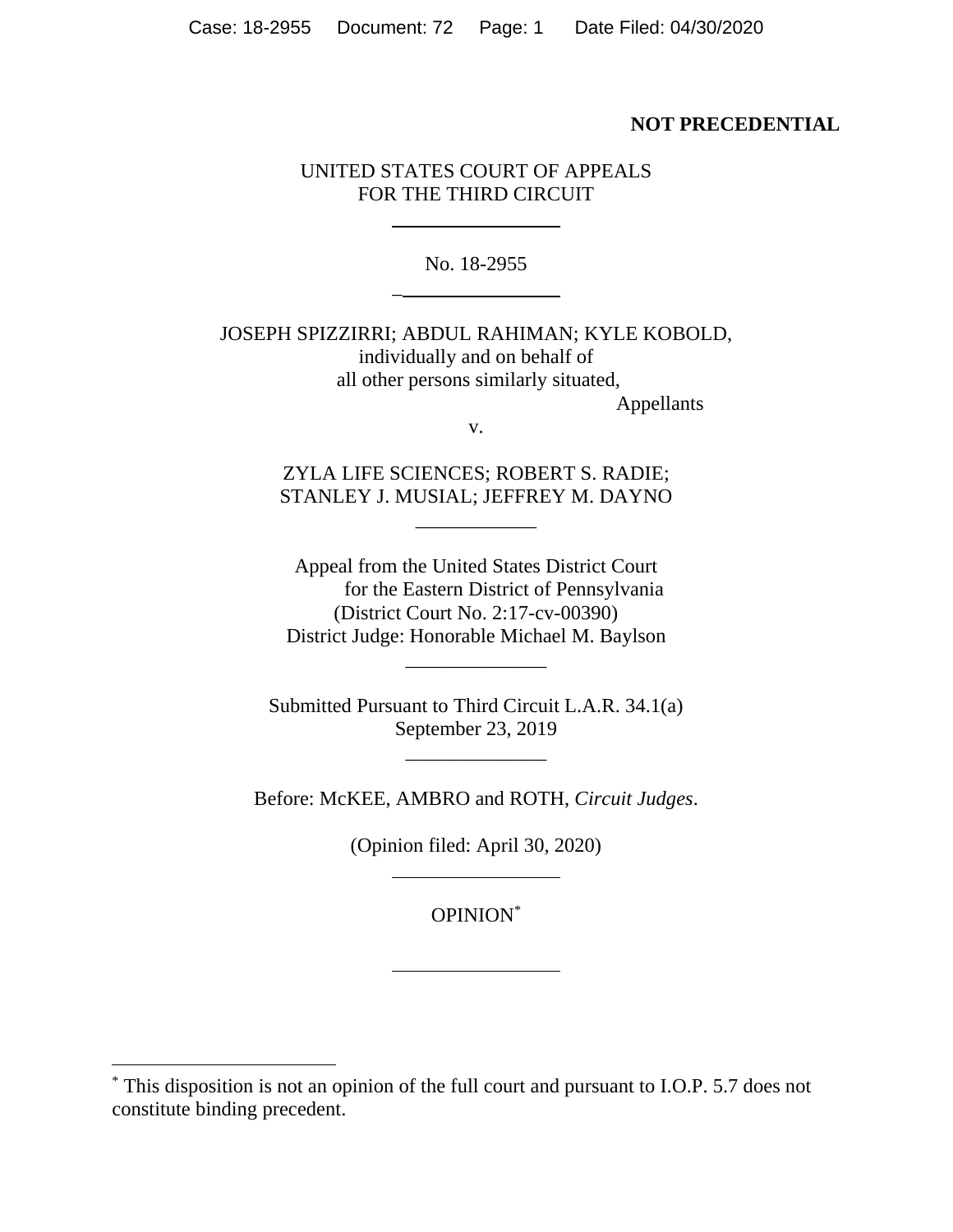## McKEE, *Circuit Judge*.

Joseph Spizzirri appeals the district court's grant of Egalet Corporation's<sup>1</sup> motion to dismiss. At issue in this Securities Exchange Act case is whether the district court erred in taking judicial notice of FDA's Center for Drug Evaluation and Research memorandum and, subsequently, in granting Egalet's motion to dismiss.

Our review of a district court's dismissal under Rule 12(b)(6) is de novo. We must accept as true all material allegations in the complaint, but "need not accept as true 'unsupported conclusions and unwarranted inferences."<sup>2</sup> "To decide a motion to dismiss, courts generally consider only the allegations contained in the complaint, exhibits attached to the complaint and matters of public record."<sup>3</sup> However, a court may also consider matters of public record and documents integral to or explicitly relied upon in the complaint without converting the motion to dismiss into a motion for summary judgement.<sup>4</sup> The district court's decision to take judicial notice of certain facts is reviewed for abuse of discretion.<sup>5</sup>

It was not an abuse of discretion to take judicial notice of the CDER memo because, as the district court explains, the CDER memo is both a matter of public record

<sup>1</sup> After principal briefing was complete, Egalet Corporation changed its name to Zyla Life Sciences. We hereby grant Appellees' unopposed motion to amend the caption to reflect this change. But to be consistent with the district court's opinion and the parties' briefing, we continue to use the company's former name in this opinion.

2 *In re NAHC, Inc. Sec. Litig.*, 306 F.3d 1314, 1322-23 (3d Cir. 2002) (citation omitted).

<sup>3</sup> *Schmidt v. Skolas*, 770 F.3d 241, 249 (3d Cir. 2014).

<sup>4</sup> *Id.* 

<sup>5</sup> *In re NAHC, Inc. Sec. Litig.,* 306 F.3d at 1323.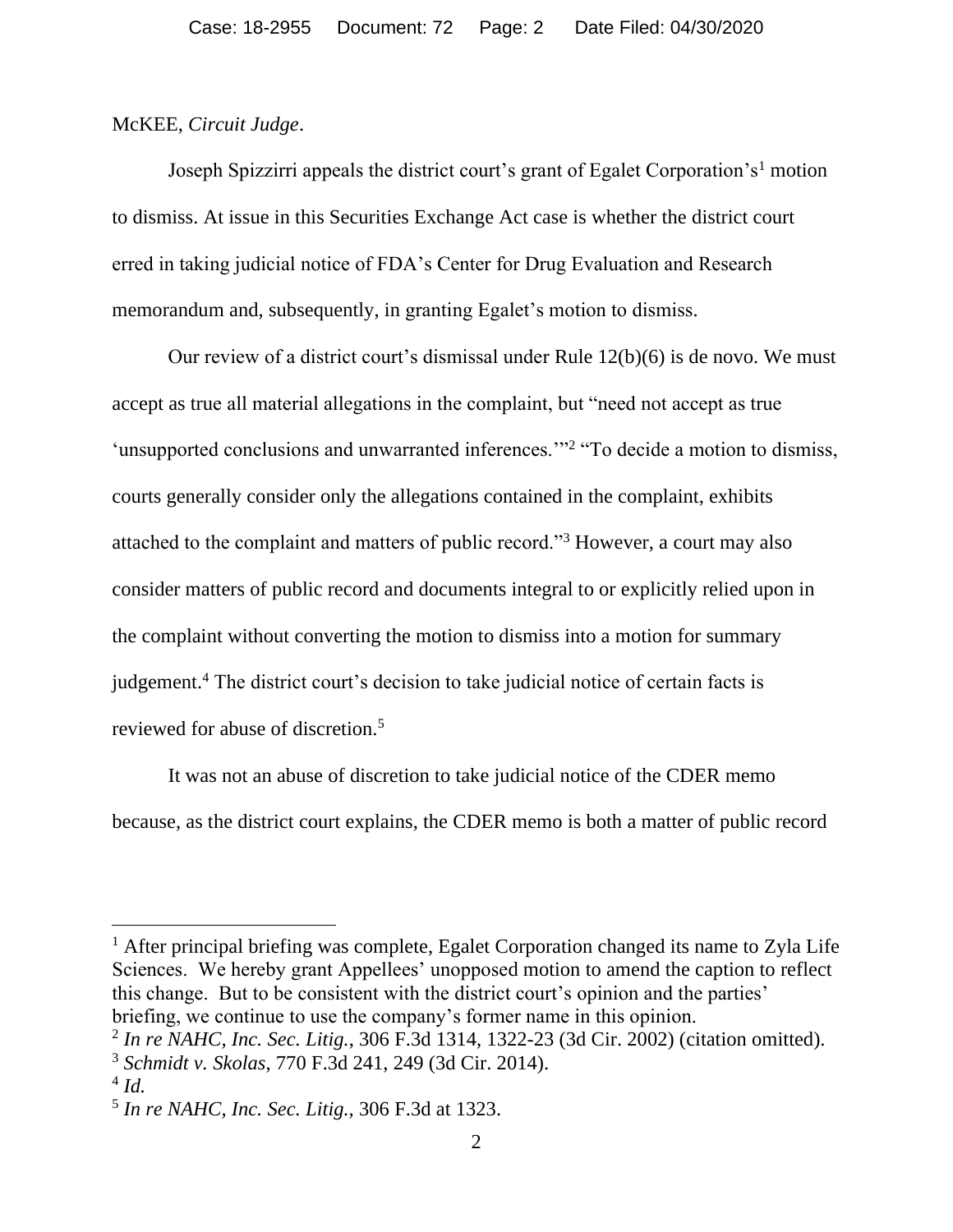and an authentic document "integral to or explicitly relied upon in the complaint." <sup>6</sup> The public has unqualified access to the CDER memo via the FDA's website.<sup>7</sup> Additionally, the CDER memo is integral to the complaint because Spizzirri's claims are based on the document, even if it is not explicitly cited to.<sup>8</sup> Moreover, the complaint contains exact language found in the CDER memo.<sup>9</sup> "Plaintiffs cannot prevent a court from looking at the texts of the documents on which its claim is based by failing to attach or explicitly cite them."<sup>10</sup>

Given that the district court did not abuse its discretion in taking notice of the CDER memo, it follows that the district court did not err in dismissing Spizzirri's claim for the failure to state a claim upon which relief could be granted. The CDER memo makes clear that the FDA did not grant exclusivity to Egalet's competitor, MorphaBond, until *after* the class period ended. As the district court points out, Egalet cannot knowingly make false and misleading statements about the scope of exclusivity granted to MorphaBond, when the FDA had not yet made this very decision.<sup>11</sup>

The district court's carefully drafted and thorough opinion adequately addresses the reason for taking judicial notice of the CDER memo, and why Spizzirri cannot state a

<sup>6</sup> *In re Egalet Corp. Sec. Litig*., 340 F. Supp. 3d 479, 497 (E.D. Pa. 2018) (citation omitted).

<sup>7</sup> *Id.* at 496.

<sup>8</sup> *Id*. at 497-98.

<sup>9</sup> *Id*. at 498.

<sup>10</sup> *In re Burlington Coat Factory Sec. Litg.*, 114 F.3d 1410, 1426 (3d Cir. 1997).

<sup>11</sup> *In re Egalet Corp. Sec. Litig.*, 340 F. Supp at 512 ("Given that the scope of MorphaBond's exclusivity remained uncertain during the class period, Defendants cannot be attributed with knowledge that the FDA would eventually preclude ARYMO from making intranasal abuse deterrence claims.").